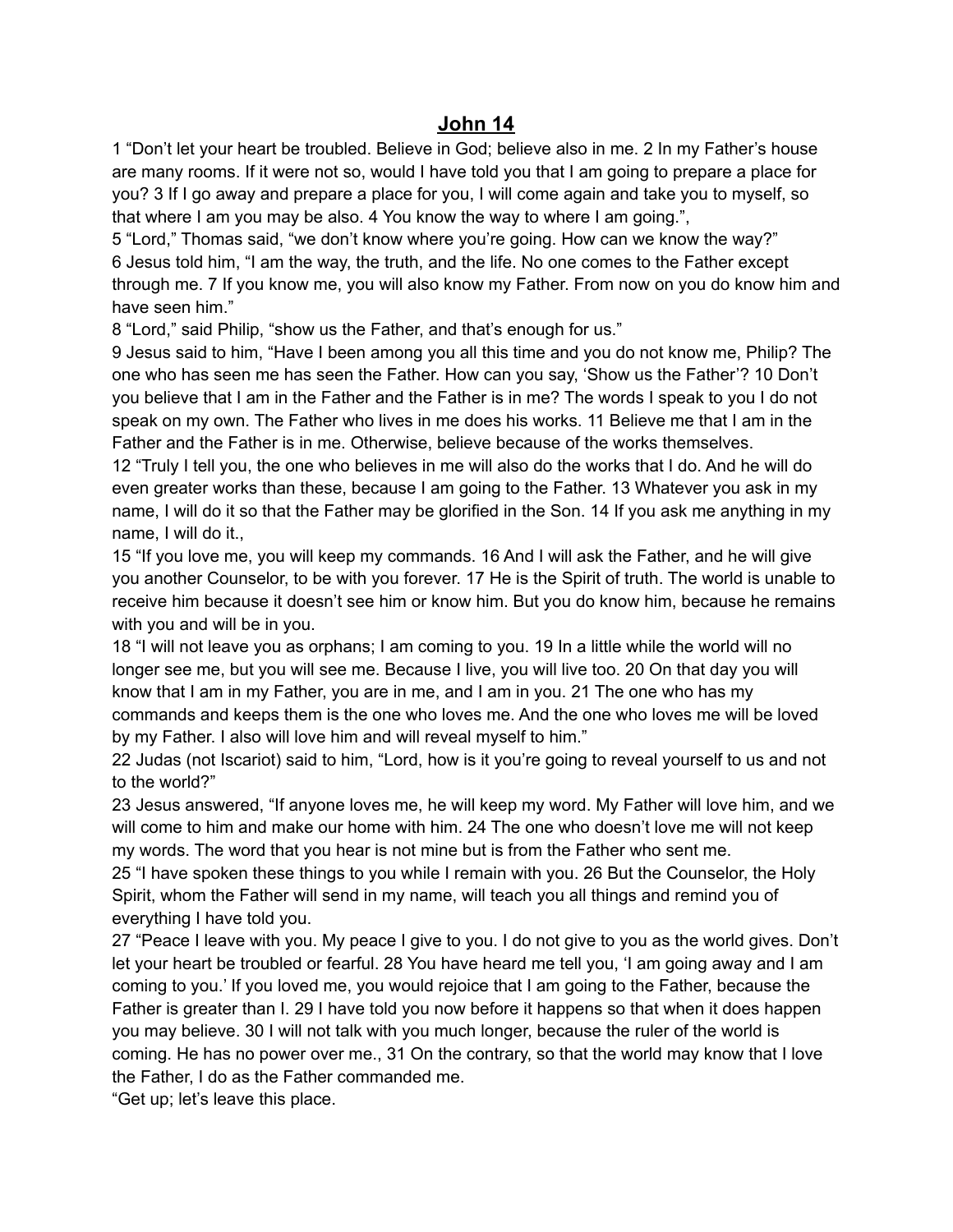## **What is the theme of John 14?**

- Why was it a revolutionary idea for Jesus to claim the disciples could "know" and had "seen" the Father?
- Why is it essential for Christians to understand verses 18-26?
- How have you received "peace" as a follower of Jesus? (Verse 27)

## **Psalm 115**

1 Not to us, LORD, not to us, but to your name give glory because of your faithful love, because of your truth. 2 Why should the nations say, "Where is their God?" 3 Our God is in heaven and does whatever he pleases. 4 Their idols are silver and gold, made by human hands. 5 They have mouths but cannot speak, eyes, but cannot see. 6 They have ears but cannot hear, noses, but cannot smell. 7 They have hands but cannot feel, feet, but cannot walk. They cannot make a sound with their throats. 8 Those who make them are just like them, as are all who trust in them. 9 Israel, trust in the LORD! He is their help and shield. 10 House of Aaron, trust in the LORD! He is their help and shield. 11 You who fear the LORD, trust in the LORD! He is their help and shield. 12 The LORD remembers us and will bless us. He will bless the house of Israel; he will bless the house of Aaron; 13 he will bless those who fear the LORD small and great alike. 14 May the LORD add to your numbers, both yours and your children's. 15 May you be blessed by the LORD, the Maker of heaven and earth. 16 The heavens are the LORD's, but the earth he has given to the human race. 17 It is not the dead who praise the LORD, nor any of those descending into the silence of death.